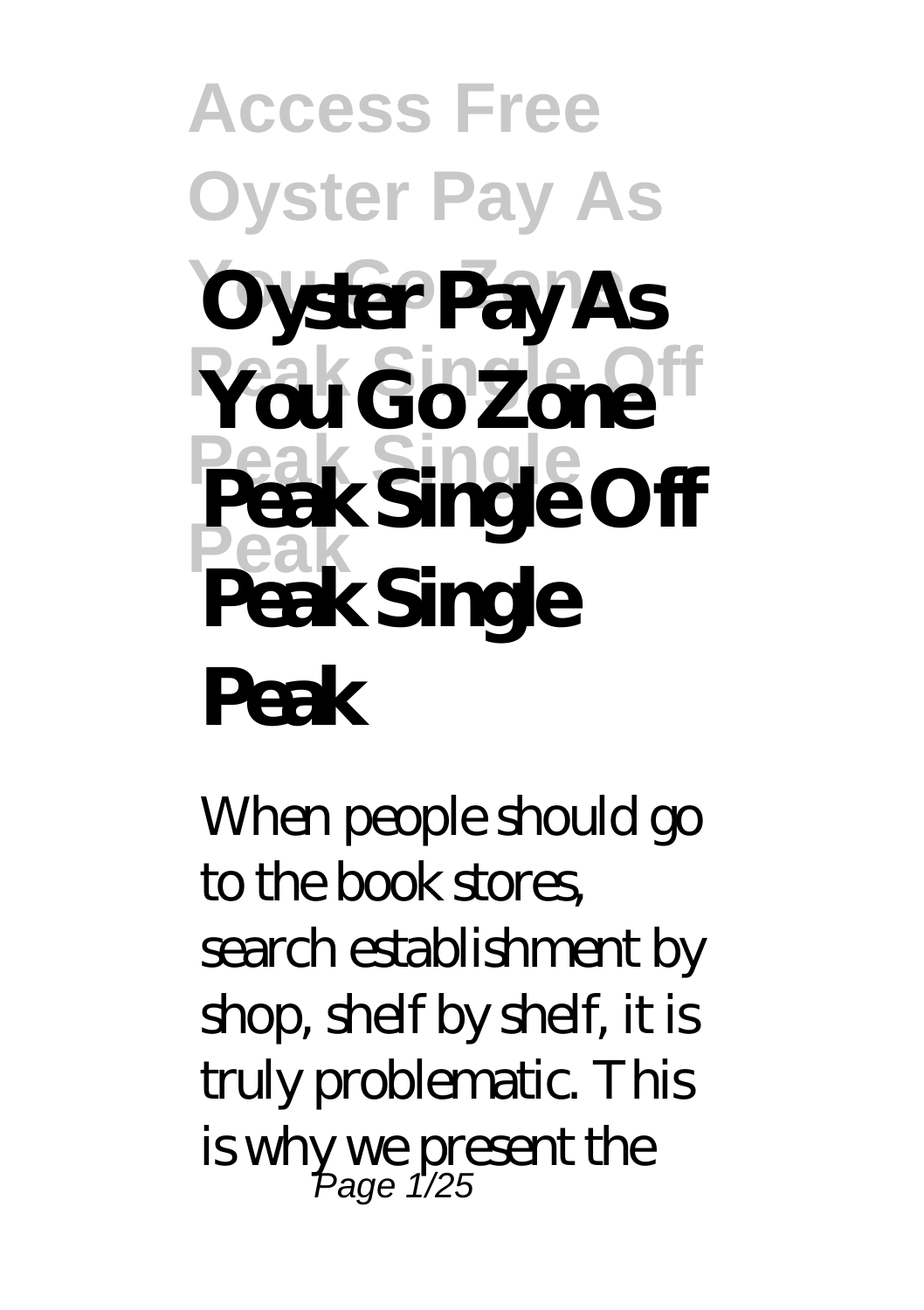**Access Free Oyster Pay As books compilations in** this website. It will **Peak Single** see guide **oyster pay as Peak you go zone peak single** enormously ease you to **off peak single peak** as you such as.

By searching the title, publisher, or authors of guide you in fact want, you can discover them rapidly. In the house, workplace, or perhaps in Page 2/25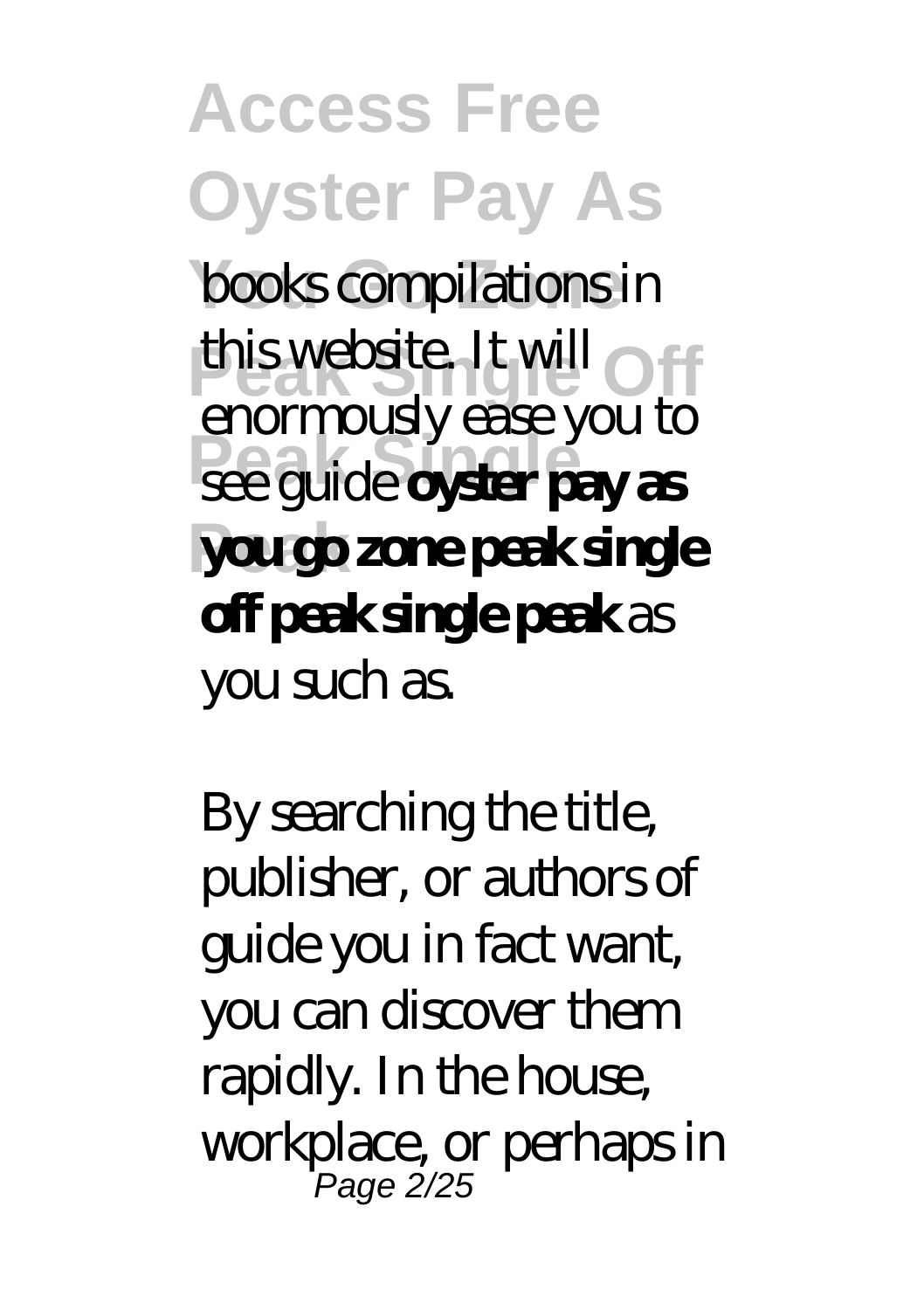**Access Free Oyster Pay As** your method can be every best place within **PEC CONDUCTED** IT you and install the oyster net connections. If you pay as you go zone peak single off peak single peak, it is definitely easy then, previously currently we extend the associate to buy and make bargains to download and install oyster pay as you go Page 3/25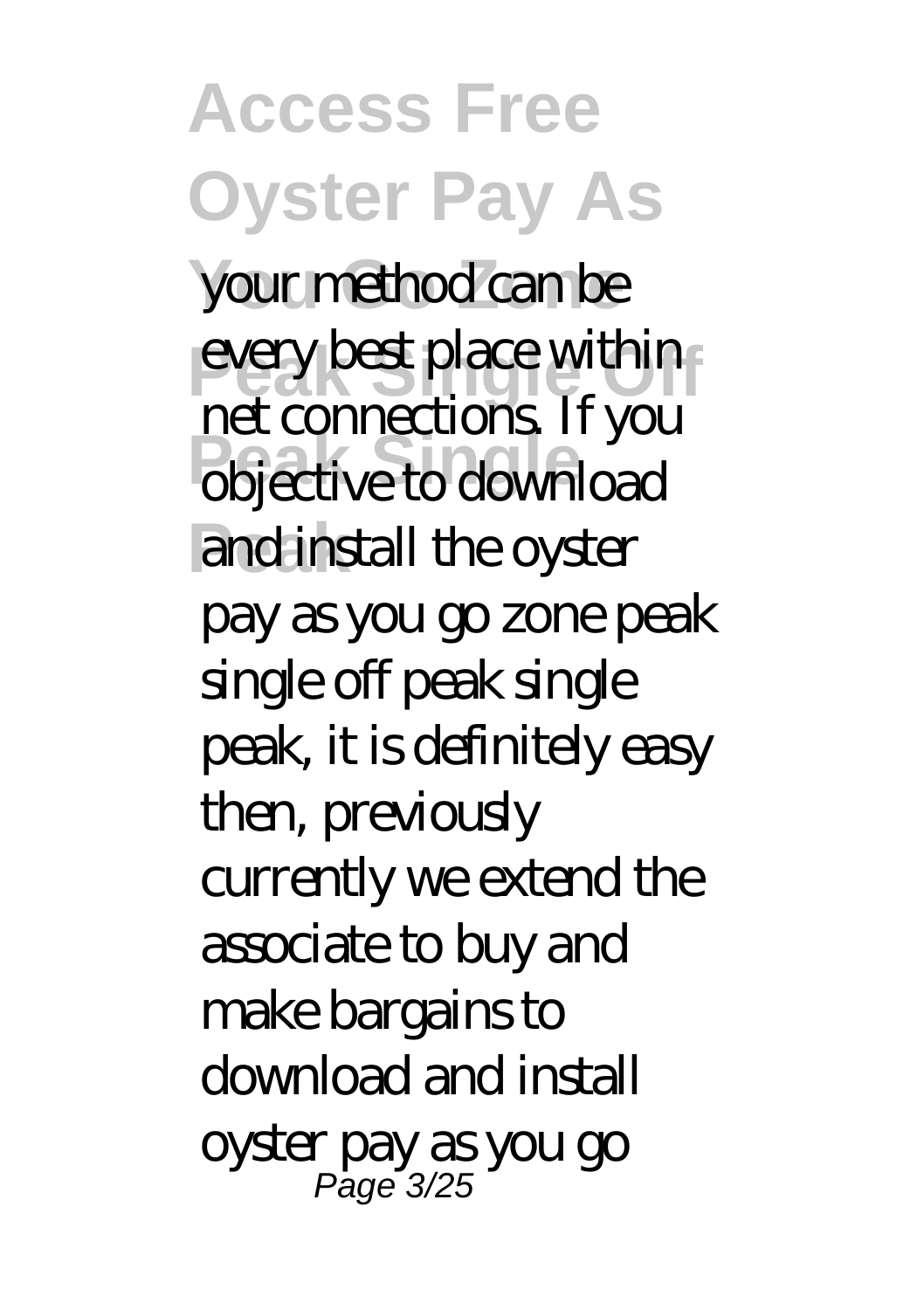**Access Free Oyster Pay As** zone peak single off peak single peak for that **Peak Single Peak** Top up your Oyster Pay reason simple! as you Go Oyster pay as you go: latest news for Haringey's trains *Oyster Tips That Will Save You Money Oyster Card VS Contactless - EXPLAINED* How much does a low tech  $m$ rd $m$ com farm cost? Page 4/25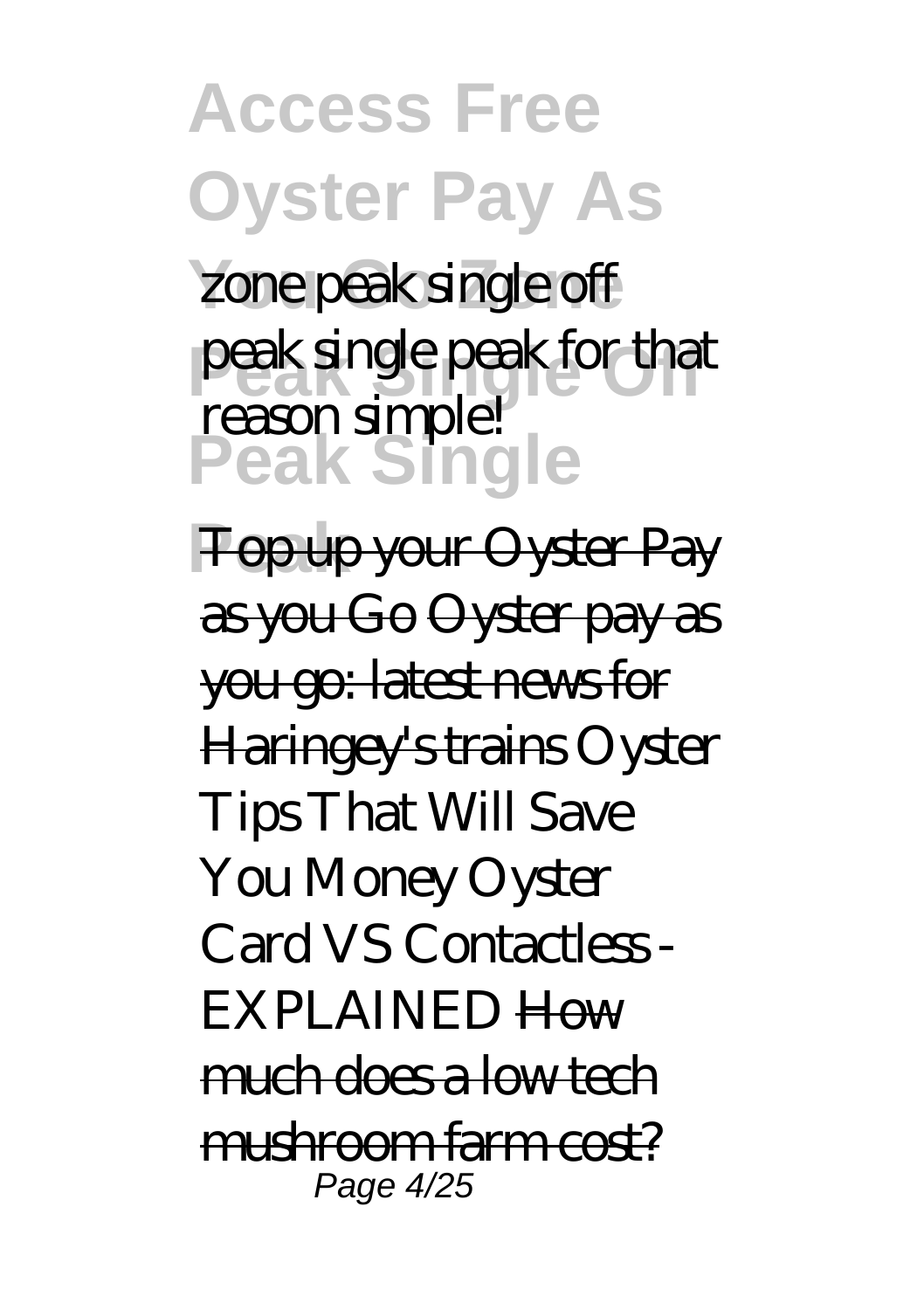**Access Free Oyster Pay As Contactless Fares Can Be Cheaper Than PEAK The First Peak Contactless Only** Oyster More Cowbell-**Station (No Oyster)** How To Cook+ Seafood Pancit Canton | My Version The Story of the Oyster and the Butterfly: The Corona Virus and Me 6 Oyster Card LIFE HACKS for Londoners *Mushroom* Page 5/25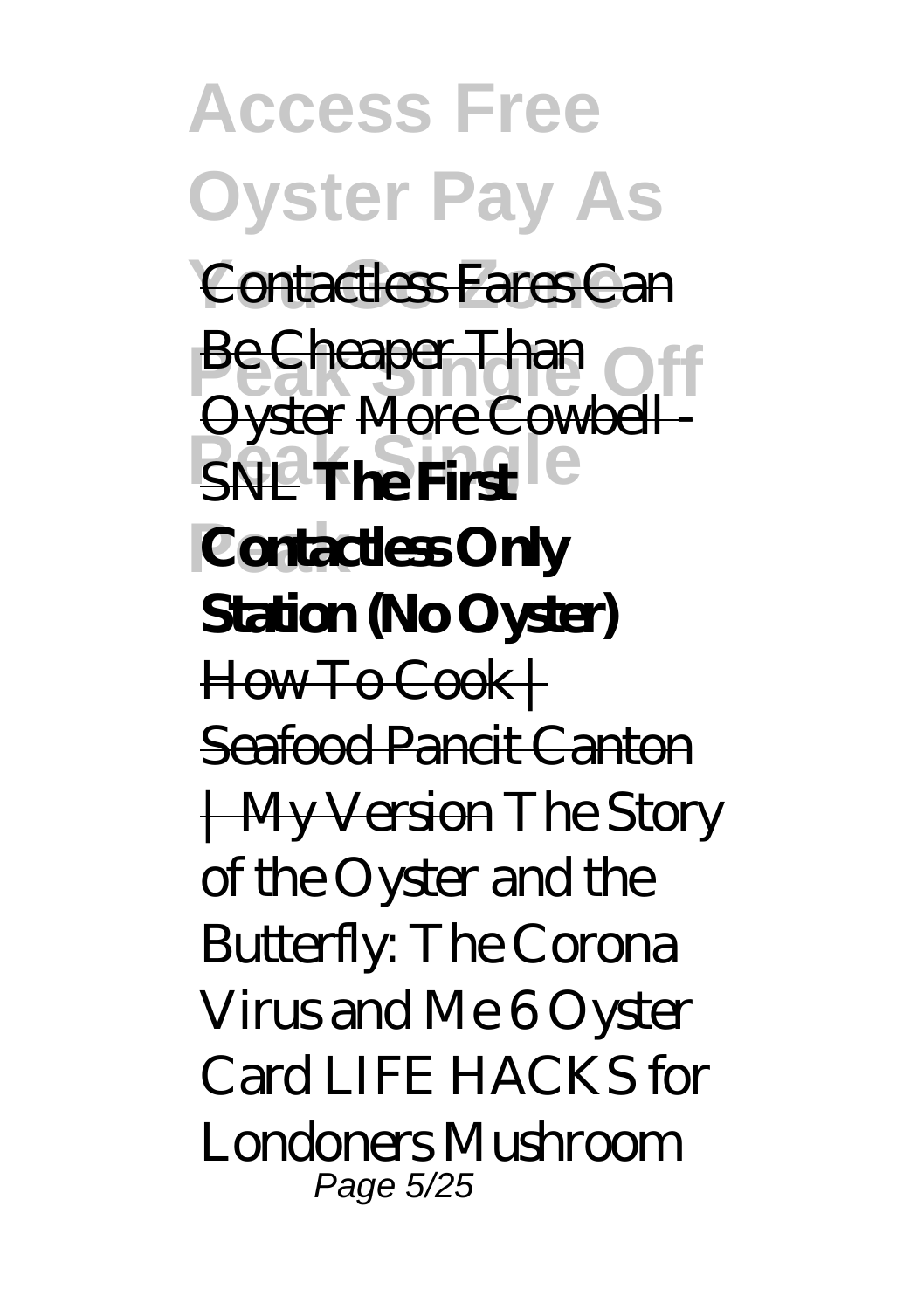**Access Free Oyster Pay As** *Identification \u0026 Foraging Oysters -*<br>*Combulador Cool* **Peak Single** Things NOT To Do in **Peak** London A Chef Reviews *GardenFork Cooks* Crowd Funded Kitchen Gadgets How Much Money Do I Need On My Oyster? How to Propounce 20 London Underground Stations *How to use the Oyster Card - London* The Oyster Card Reader Page 6/25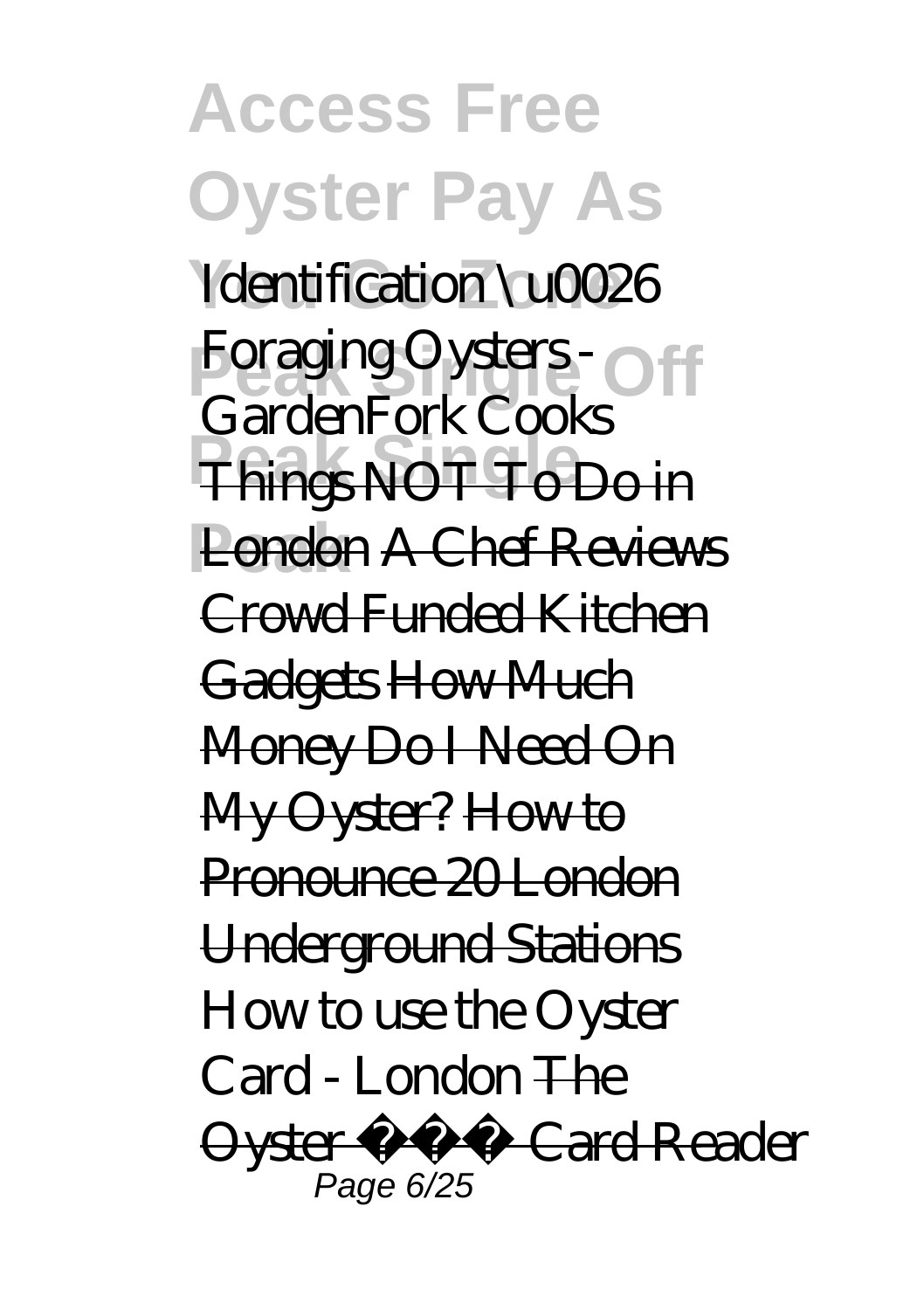**Access Free Oyster Pay As** is Always Right ne How to Travel in Off **Peak Single** Cheap Travel Tips, **Peak** EnglandImportant London on a Budget | Things to Know Before Taking London's Public **Transport How to use** the London Oyster Card on the Tube  $R$ oyce da  $59$ \" -Caterpillar ft. Eminem, King Green London: Labour Says Oyster Page 7/25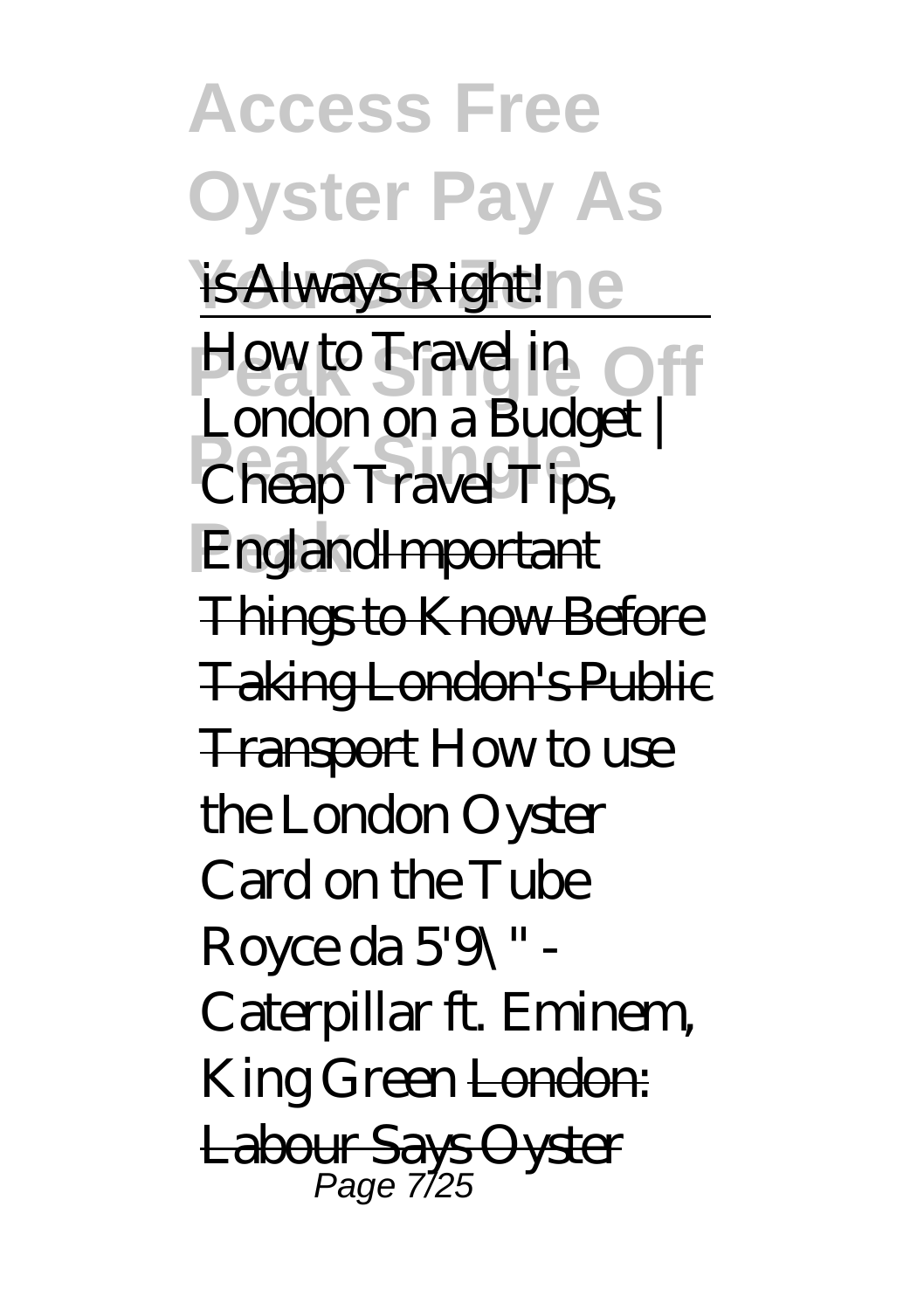**Access Free Oyster Pay As** PAYG Users Pay More **Phan Contactless Joe Peak Printing More Peak** Oysters On Our Way to Rogan: Why You Oyster Bay A New CitizenKid Book - Available Now! 'Lee Mack's Wok Around the Clock' cookbook - Would I Lie to You?*Oyster Oddities - Are You Paying Too Much? Fleetwood Mac -* Page 8/25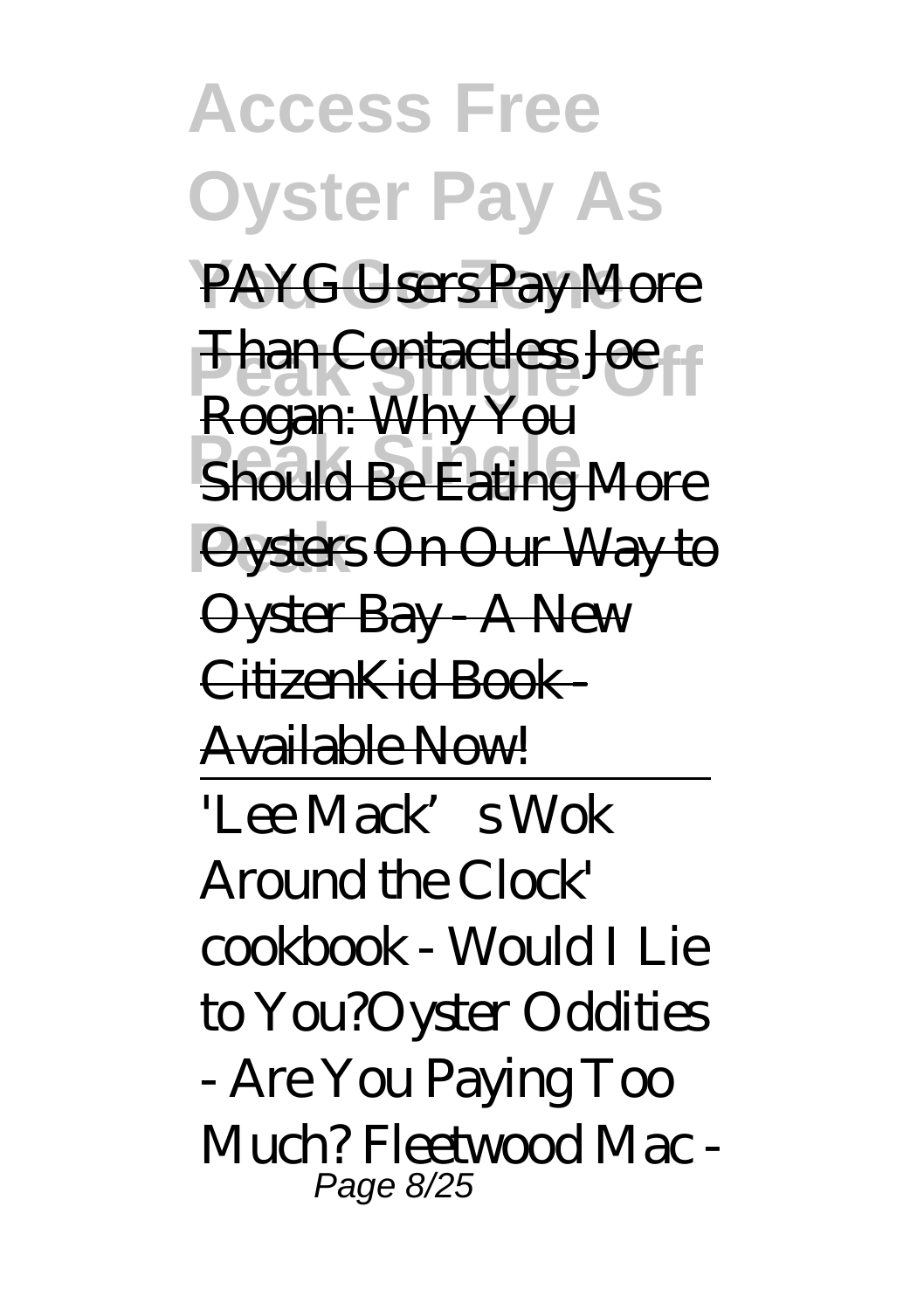**Access Free Oyster Pay As**  $D$ reams [with *lyrics*] **How to Buy an Oyster Pravelling in London Peak** Oyster Pay As You Go Card 3 Simple Ways | An Oyster card is a smart card that you add money to, so you can pay as you go. You can pay as you go to travel on bus, Tube, tram, DLR, London Overground, most TfL Rail, Emirates Air Line Page 9/25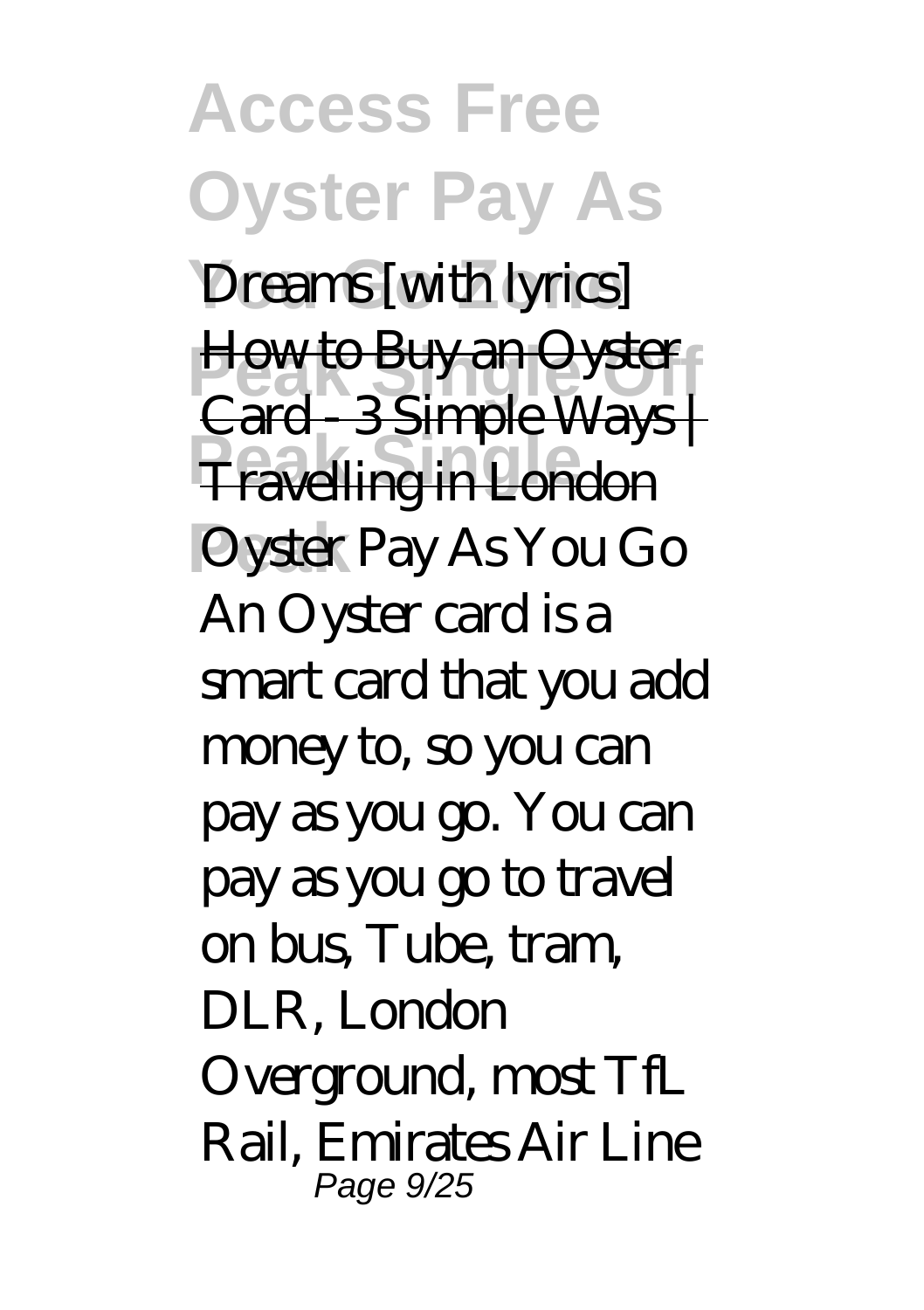**Access Free Oyster Pay As Yand...** Go Zone **Peak Single Off Peak Single** *<u>Using</u>* contactless or an Oyster pay as you go - Oyster card to pay as you go for your travel is easy and flexible. You can add money to an Oyster card or use contactless (card or device) straight away. You only pay for...

Page 10/25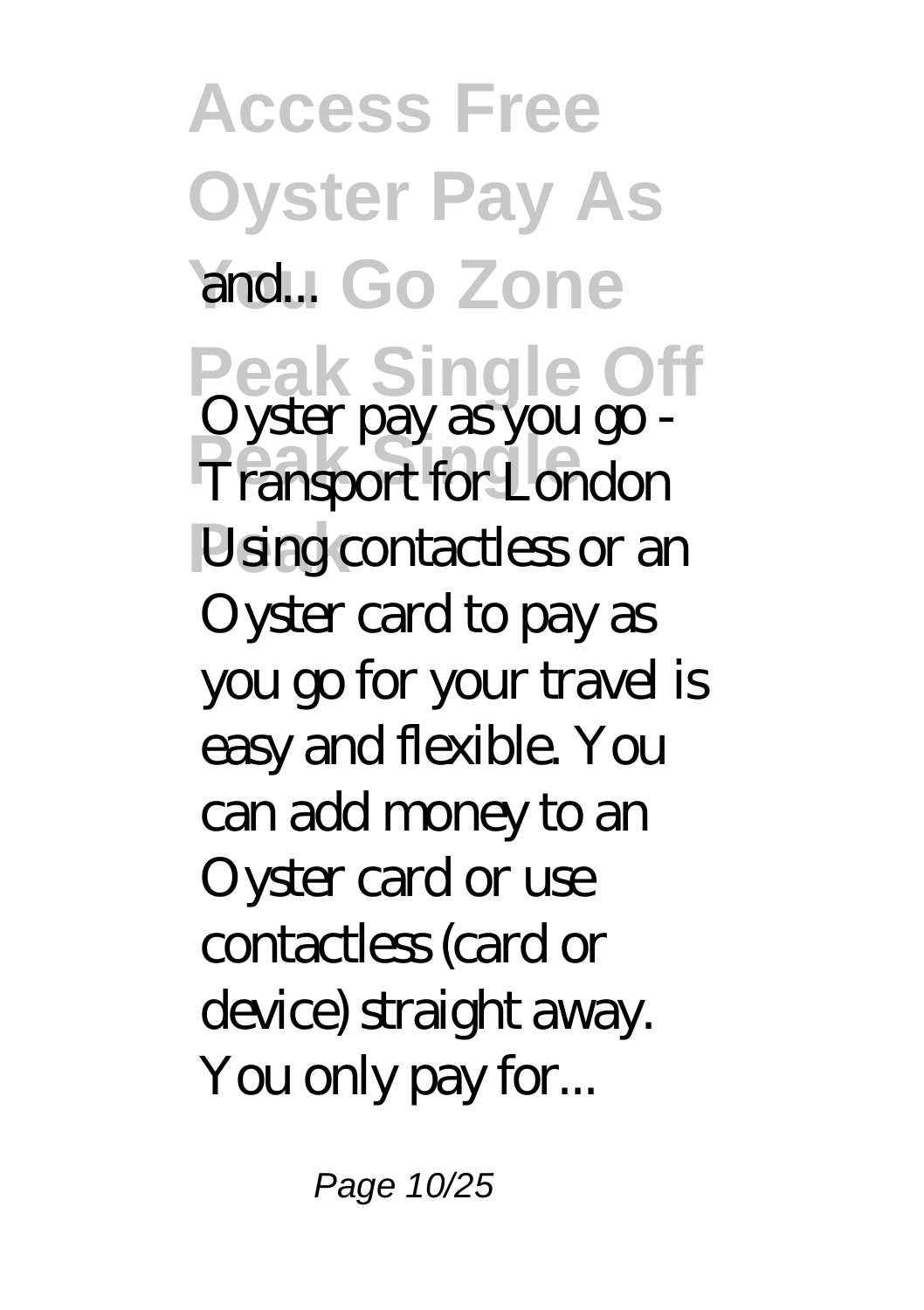**Access Free Oyster Pay As** Pay as you go - ne **Pransport for London Peak Single Peak** Oyster card is the London Underground cheapest way to pay for single tickets on the underground. For journeys in central London (zone 1), ticket prices are more than 50% cheaper with an Oyster card. Here's a comparison between Page 11/25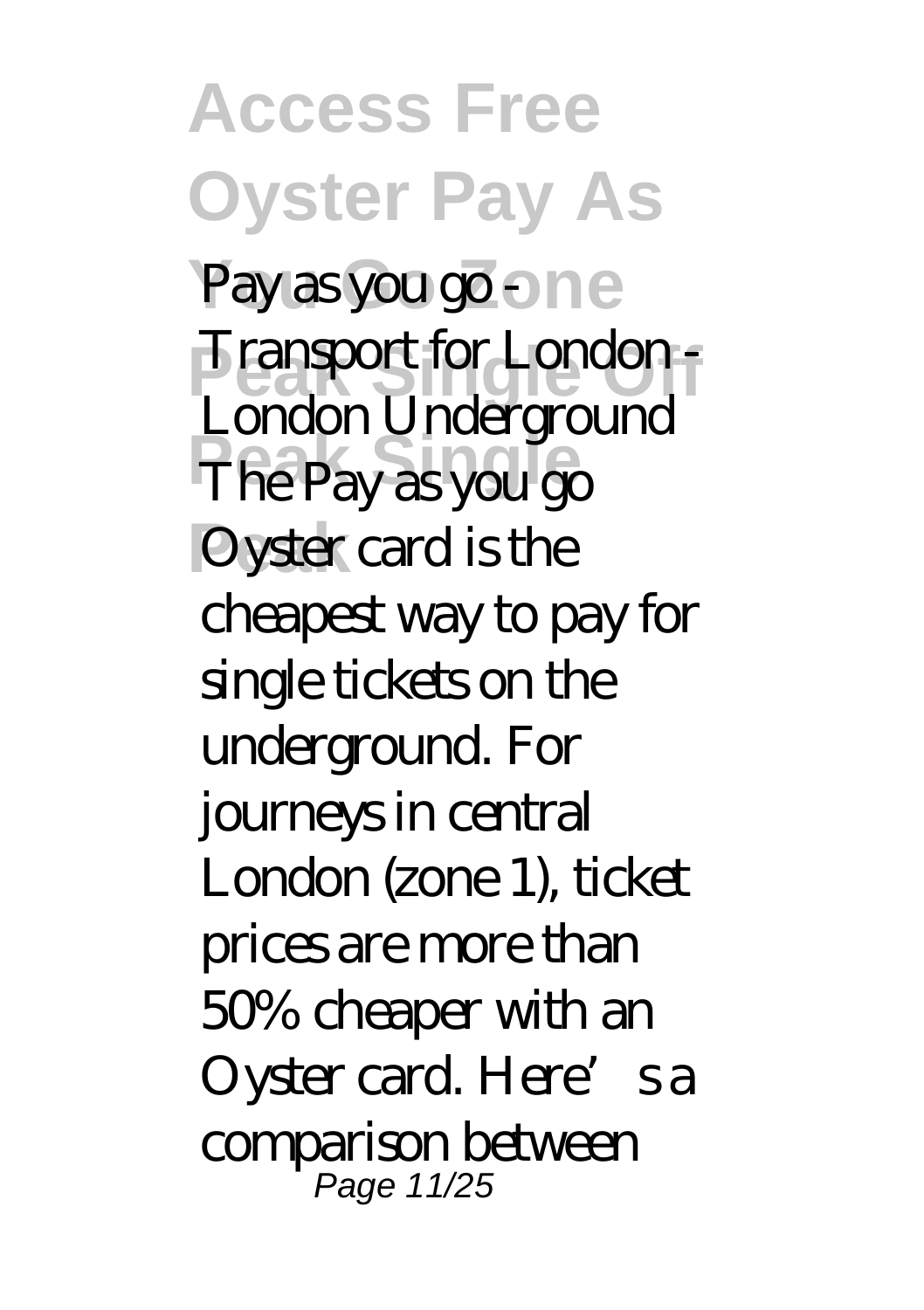**Access Free Oyster Pay As** Pay as you go Oyster card single fares and the **Peak Single** from a ticket machine **Peak** ('Cash single'). standard tube ticket fare

Oyster Card | Single and Daily Fares 2020 Using Oyster Pay As You Go is usually cheaper than paying cash. However, you must touch in at the start of each journey Page 12/25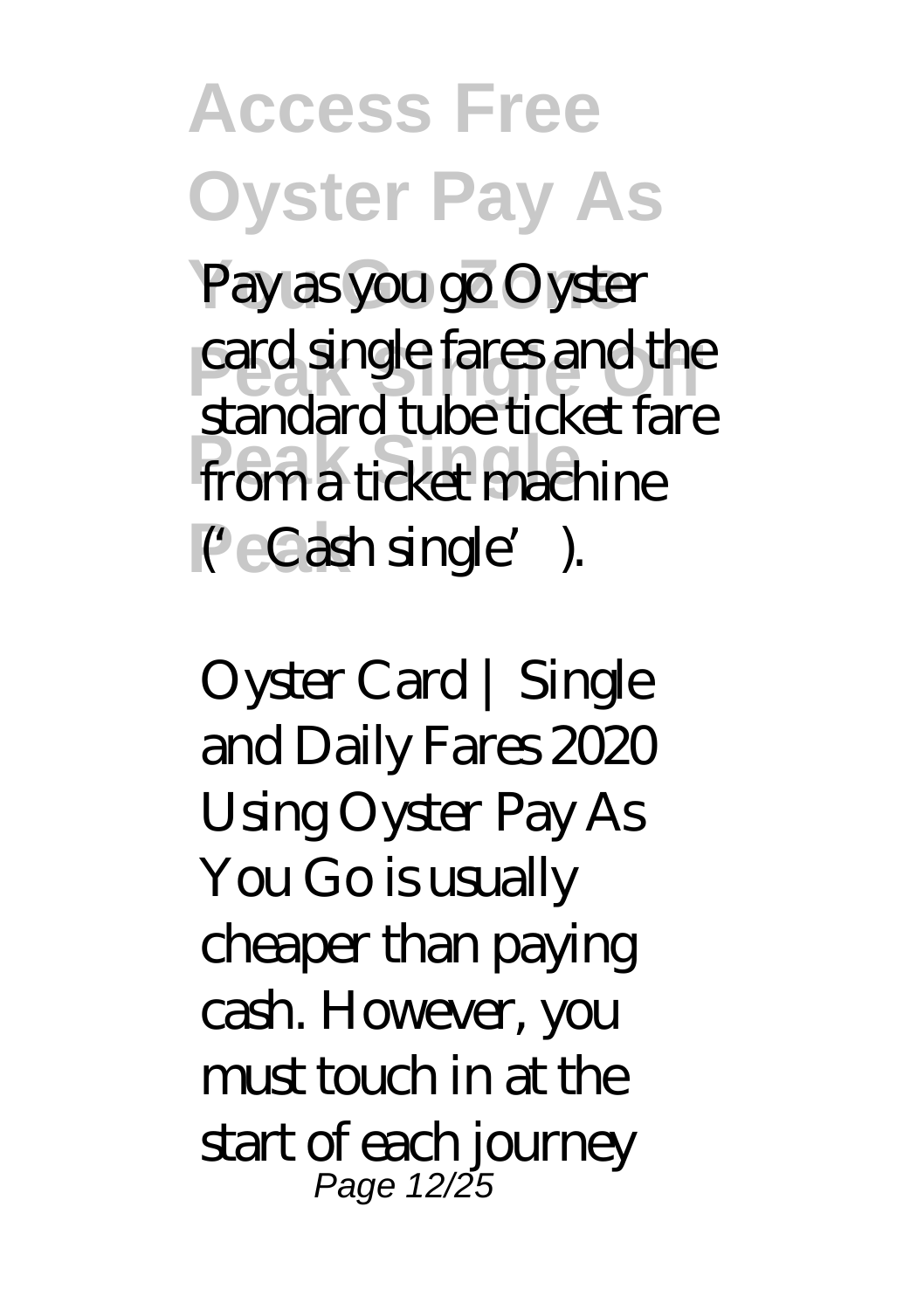**Access Free Oyster Pay As** and touch out at the end to ensure you pay the **Peak Single** tram you need only **Peak** touch in. If you wish to correct fare - on bus and know how much you will be charged for your journey, you can find single fares here.

Where can I use my Pay As You Go Oyster card? Oyster is a smartcard which can hold credit, Page 13/25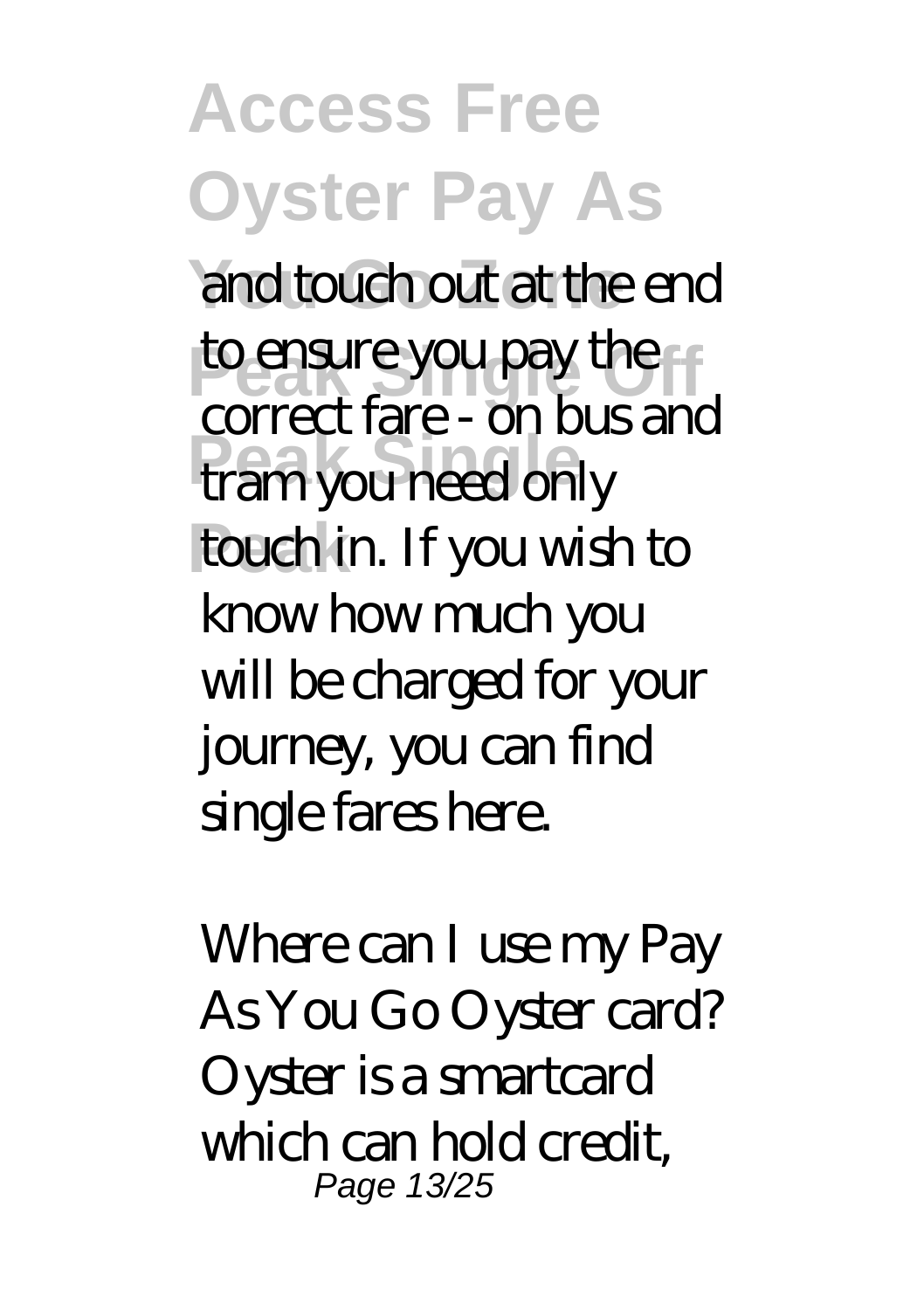**Access Free Oyster Pay As** for use as Pay As You Go (PAYG), and Off **Peak Single** be used on all National **Peak** Rail services in London Travelcards. They can as well as all services operated by Transport for London, TfL, i.e. bus, tube, tram and DLR. Travelling around London on Southeastern is easy, we have 73 stations in the Oyster PAYG area. Page 14/25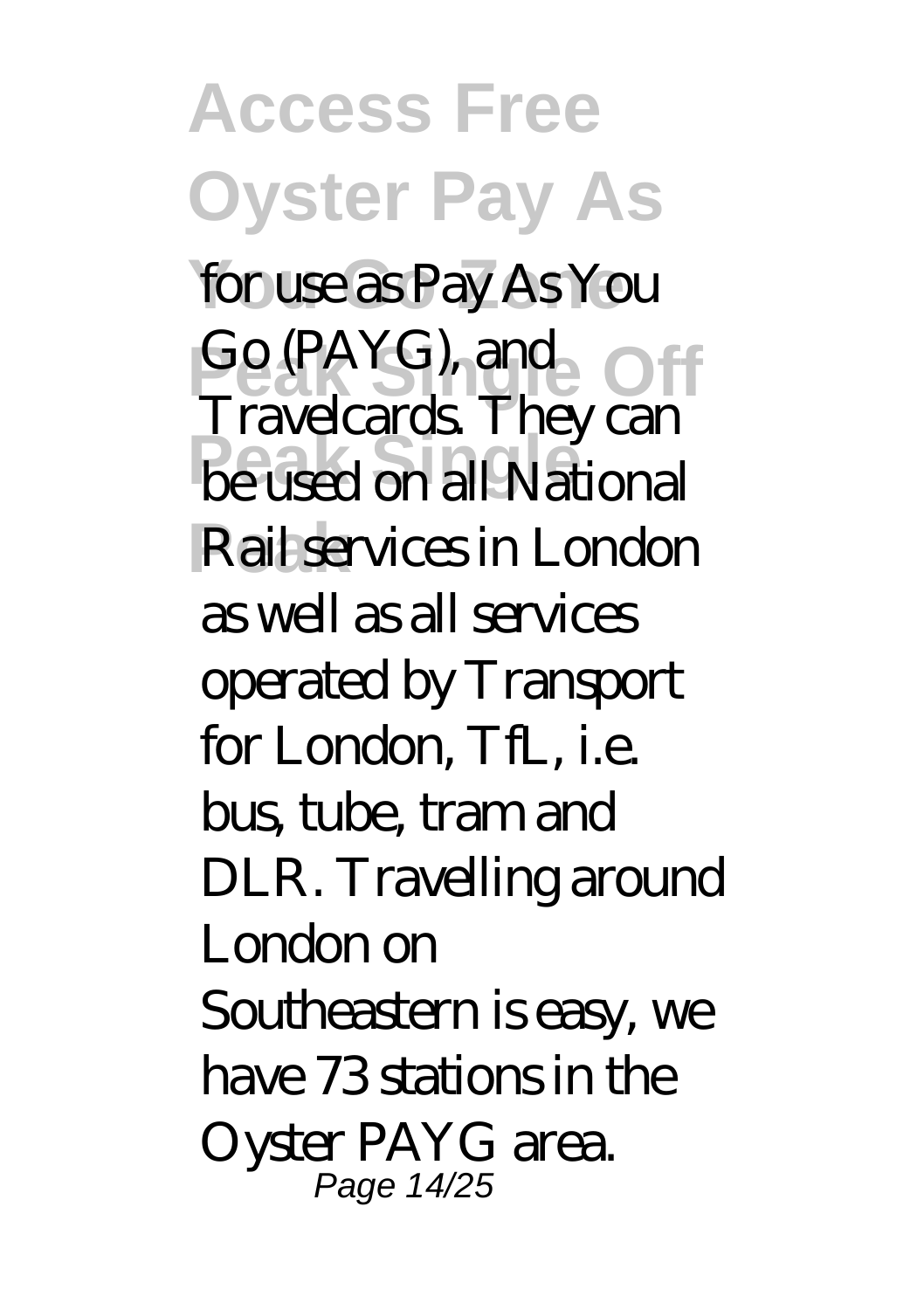**Access Free Oyster Pay As You Go Zone Pyster | Southeastern Peak Single** up your card before you travel or worry about You don't need to top running out of credit. Pay as you go fares and daily caps are the same as Oyster. If you travel enough you will also benefit from...

Oyster online - Transport for London - Page 15/25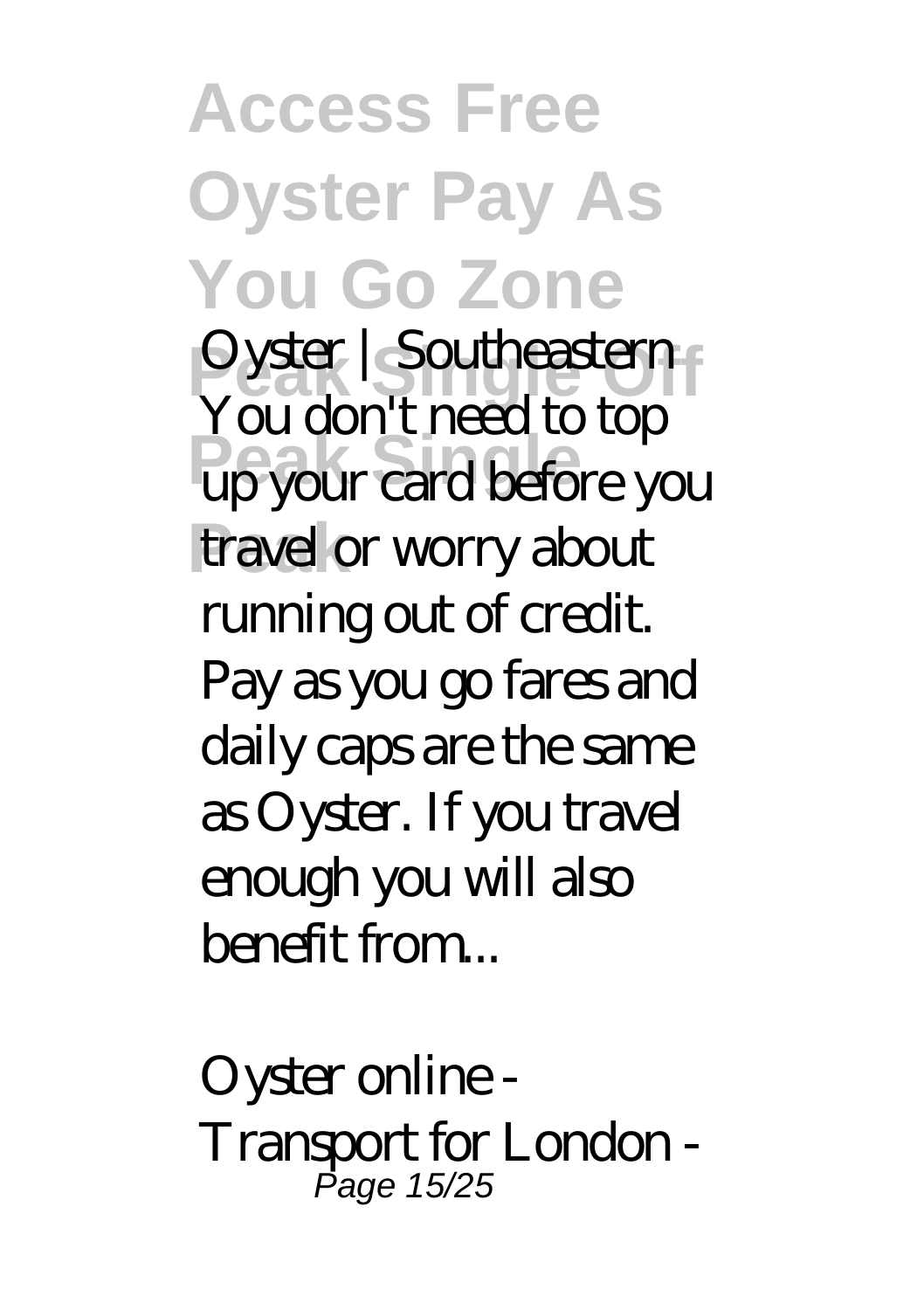**Access Free Oyster Pay As** Top up or buy ... ne **Peate an accountGet Peak Single** stolen cardOyster pay as **Peak** you goPhotocardsOyster an Oyster cardLost or help. Get an Oyster card. Have an Oyster card posted to you. Create an account. Use your current Oyster...

Oyster online - Transport for London - Oyster cards Page 16/25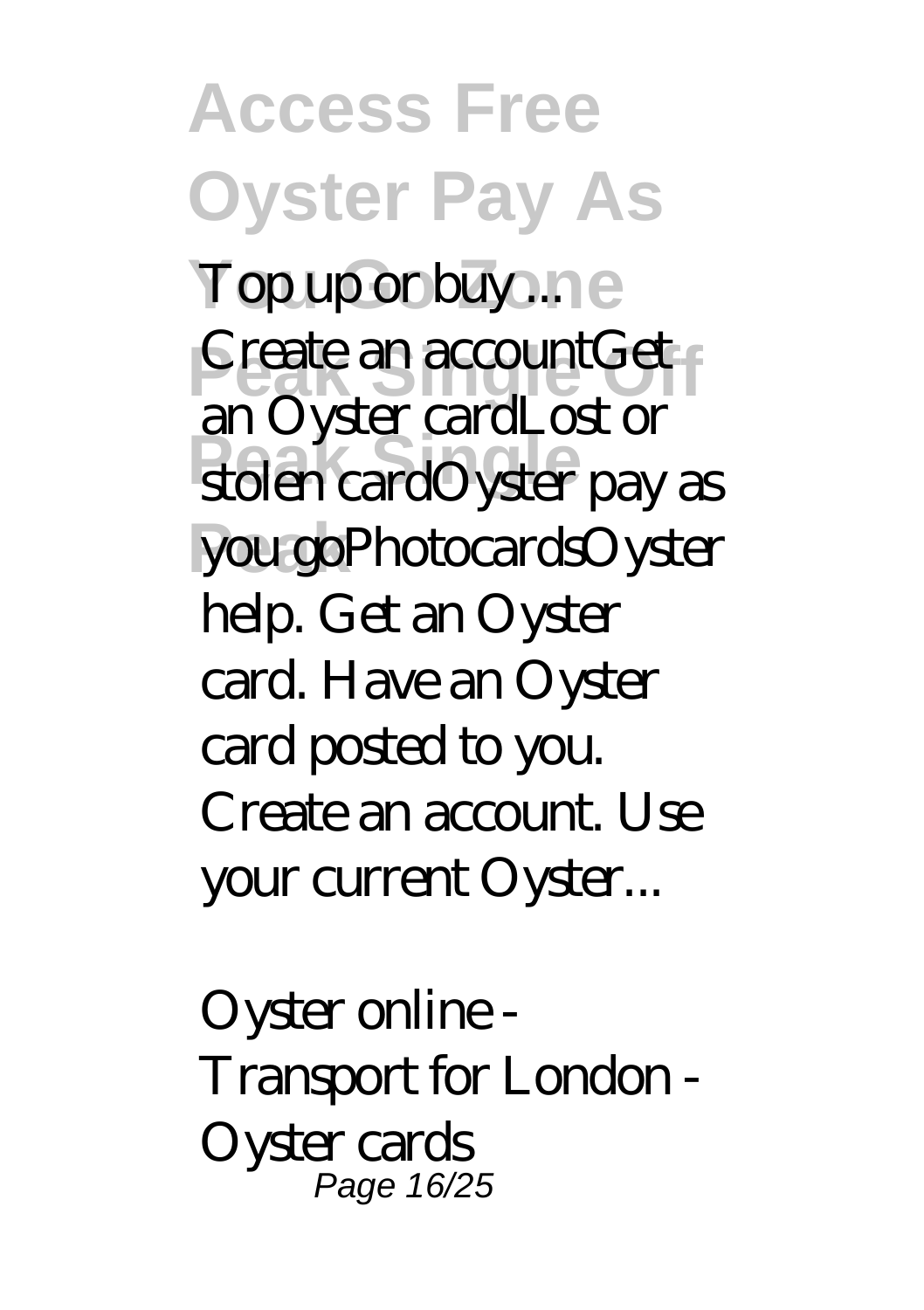**Access Free Oyster Pay As** Find fares for tube, rail and bus journeys in **Peaker:** Succaster and **Per contactless card on** London. Calculate the the Underground, DRL, TfL Rail and National Rail services.

OysterCalculator | The London Tube & Rail Fare Calculator Information on all forms of transport in London Page 17/25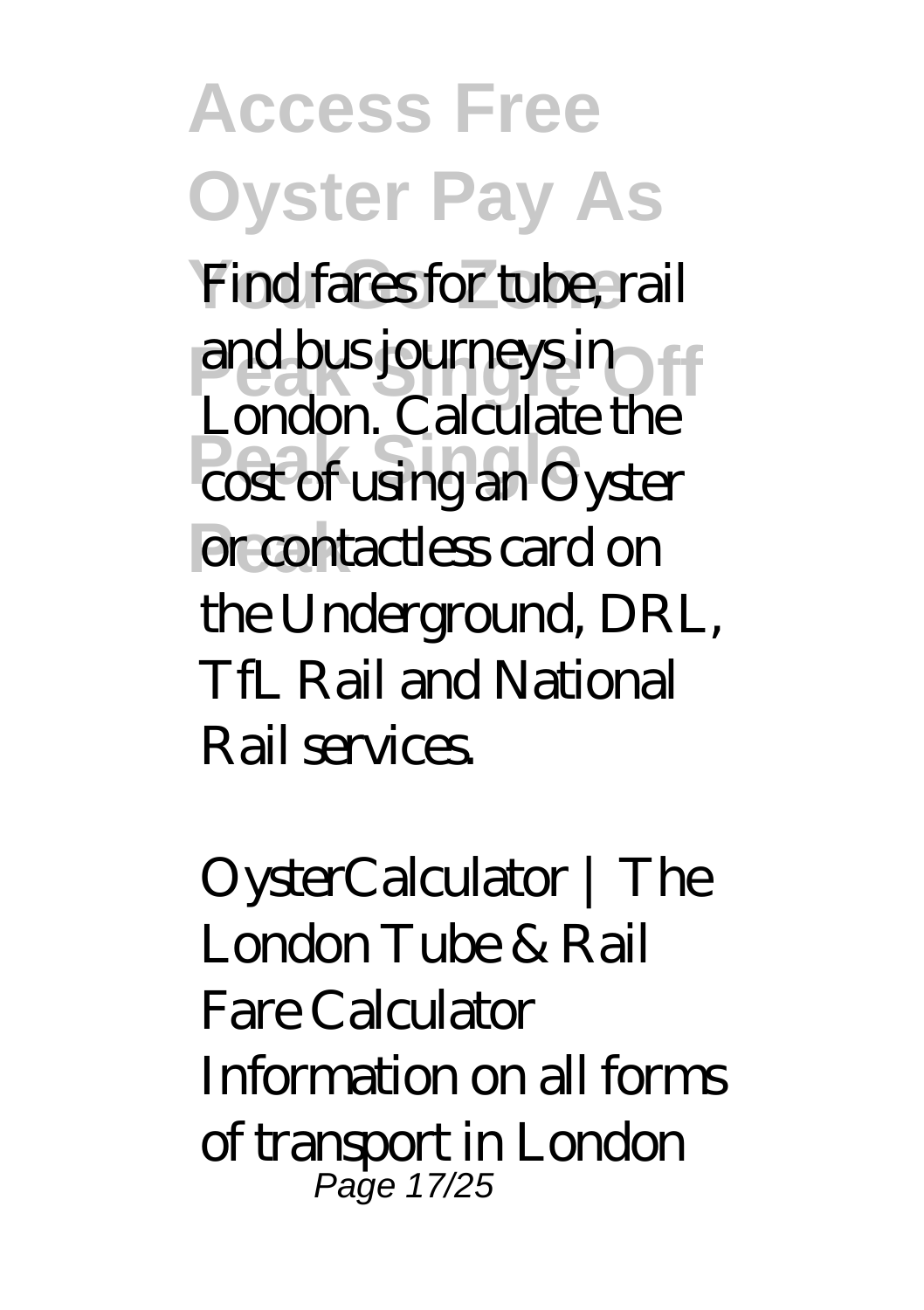**Access Free Oyster Pay As** including cycle hire. **Routes, maps, plan a** *Peaking*, denotes **Peak** travel updates. journey, tickets sales,

Keeping London moving - Transport for London Oyster is a way to pay for transport in London, on its own nothing but a bit of plastic. Oyster can hold seven day or longer Page 18/25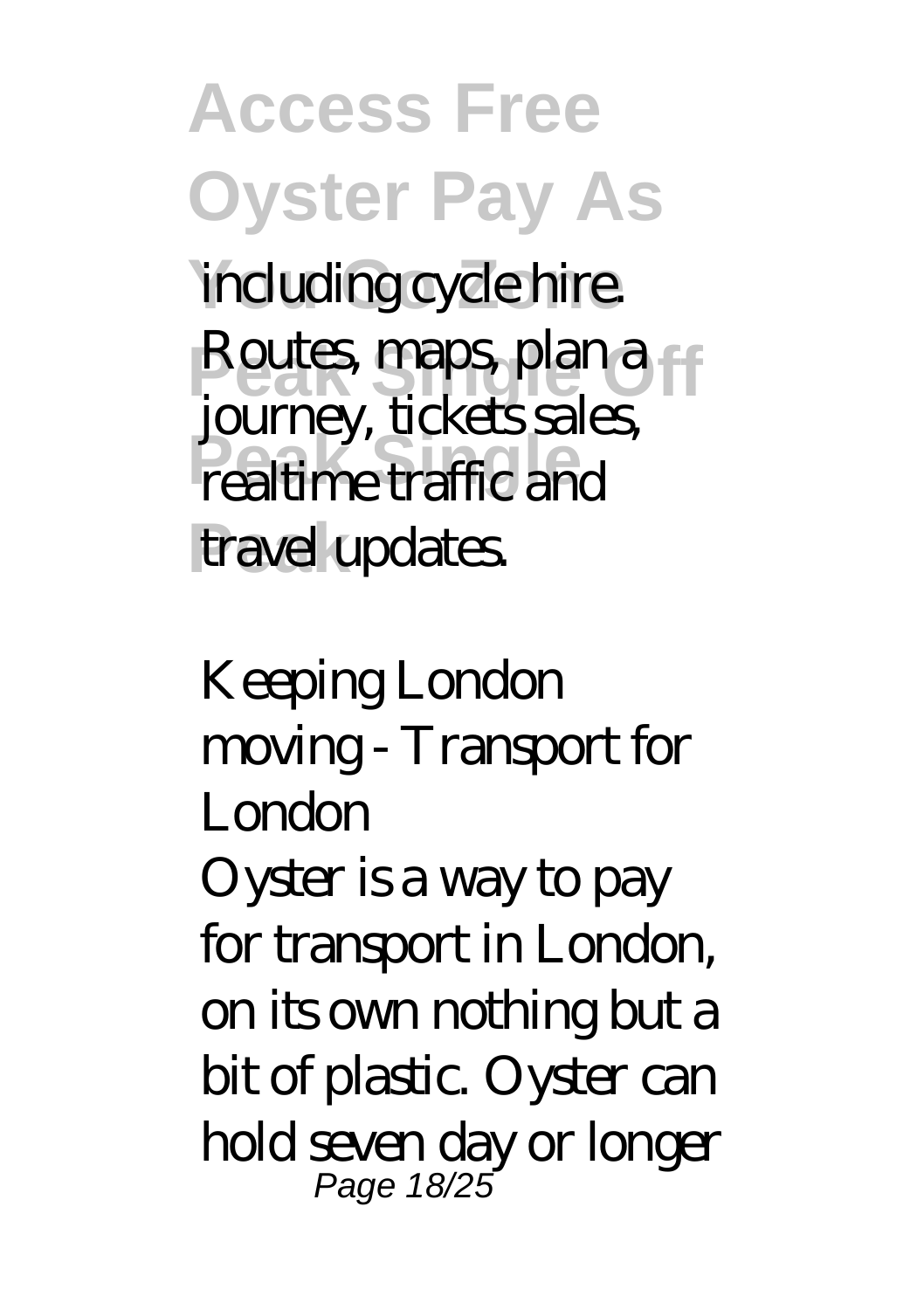**Access Free Oyster Pay As** Travelcards, PAYG prepay or both, for those **Personal the paid-for** zones of their who wish to travel **Travelcards** 

Oyster Card-Pay as you go vs. Travel Card - London Message ... Oyster card readers at Maze Hill railway station The majority of rail services in the Page 19/25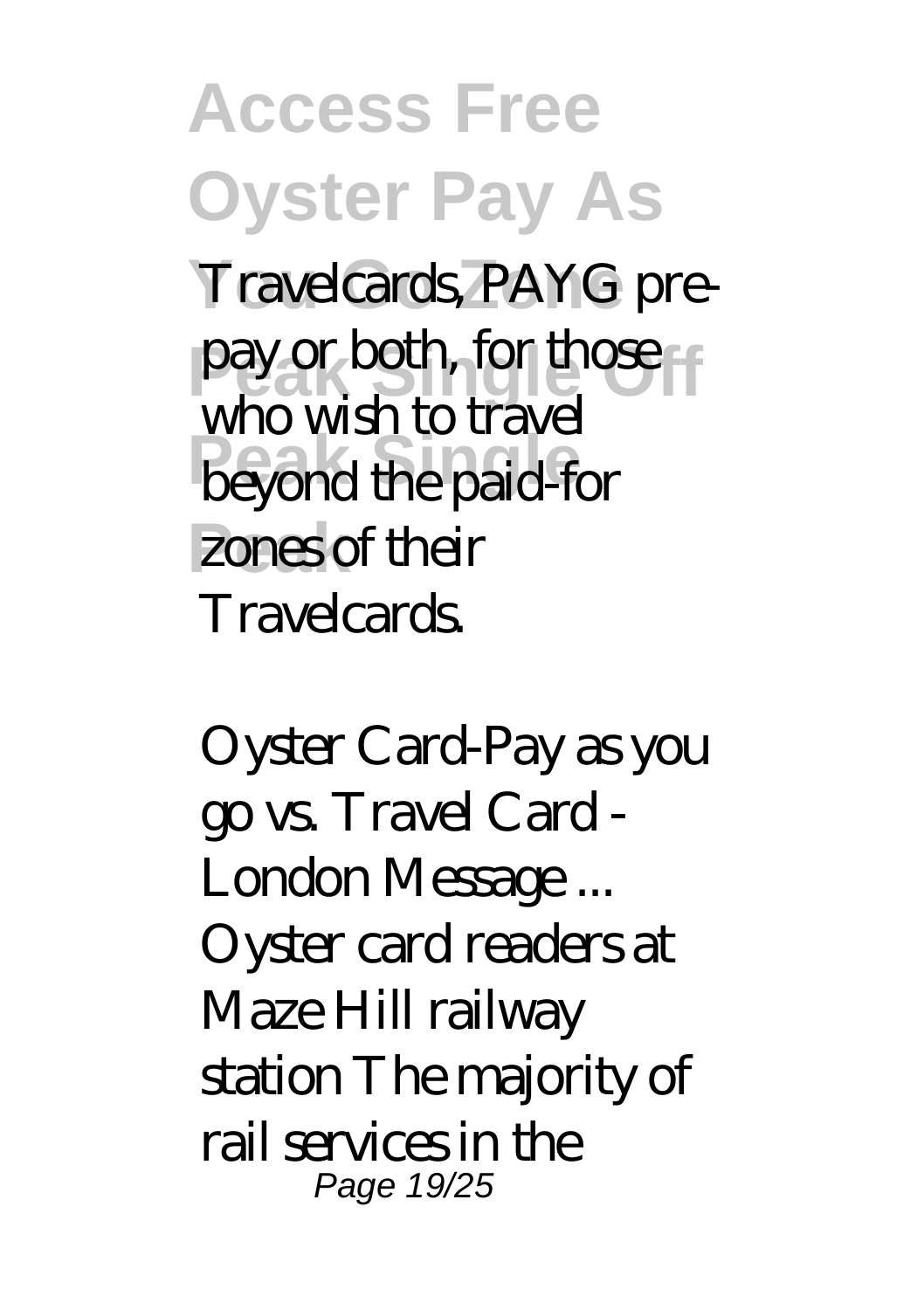**Access Free Oyster Pay As** Greater London area accept Oyster card pay **Peak Single** payment. Oyster rollout **Peak** was limited to a as you go (PAYG) restricted number of National Rail services at the introduction of the stored-value product on London Underground in January 2004.

Oyster card (pay as you go) on National Rail - Page 20/25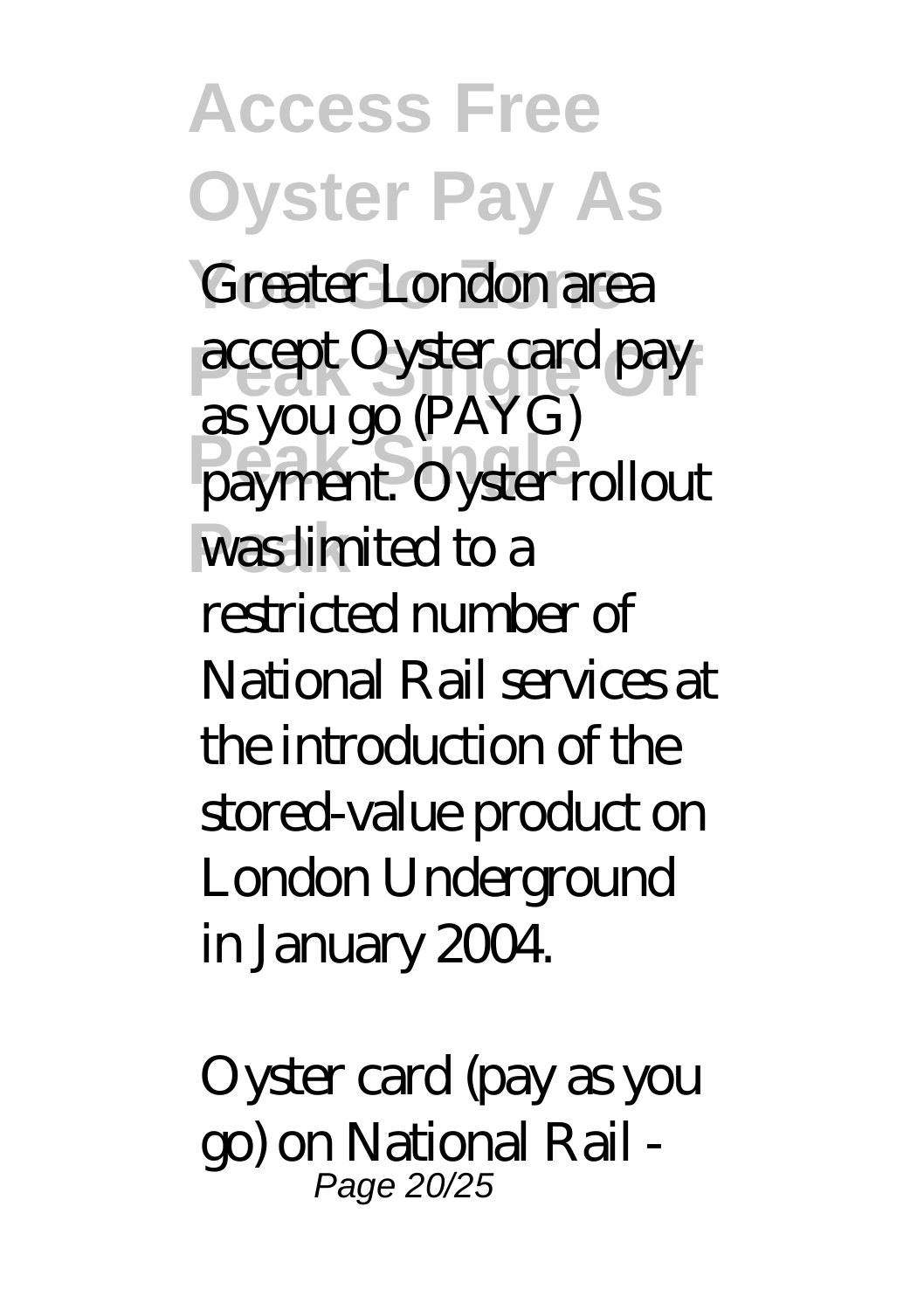**Access Free Oyster Pay As** Wikipedia Zone **Pyster cards are** Off **Peak Single Peak** can be used as a pay-as-London's smart you-go card, a Travelcard season ticket, or both. New Oyster cards are available from stations shown in bold on the map, or from London Underground stations, for a deposit of  $£5$ Page 21/25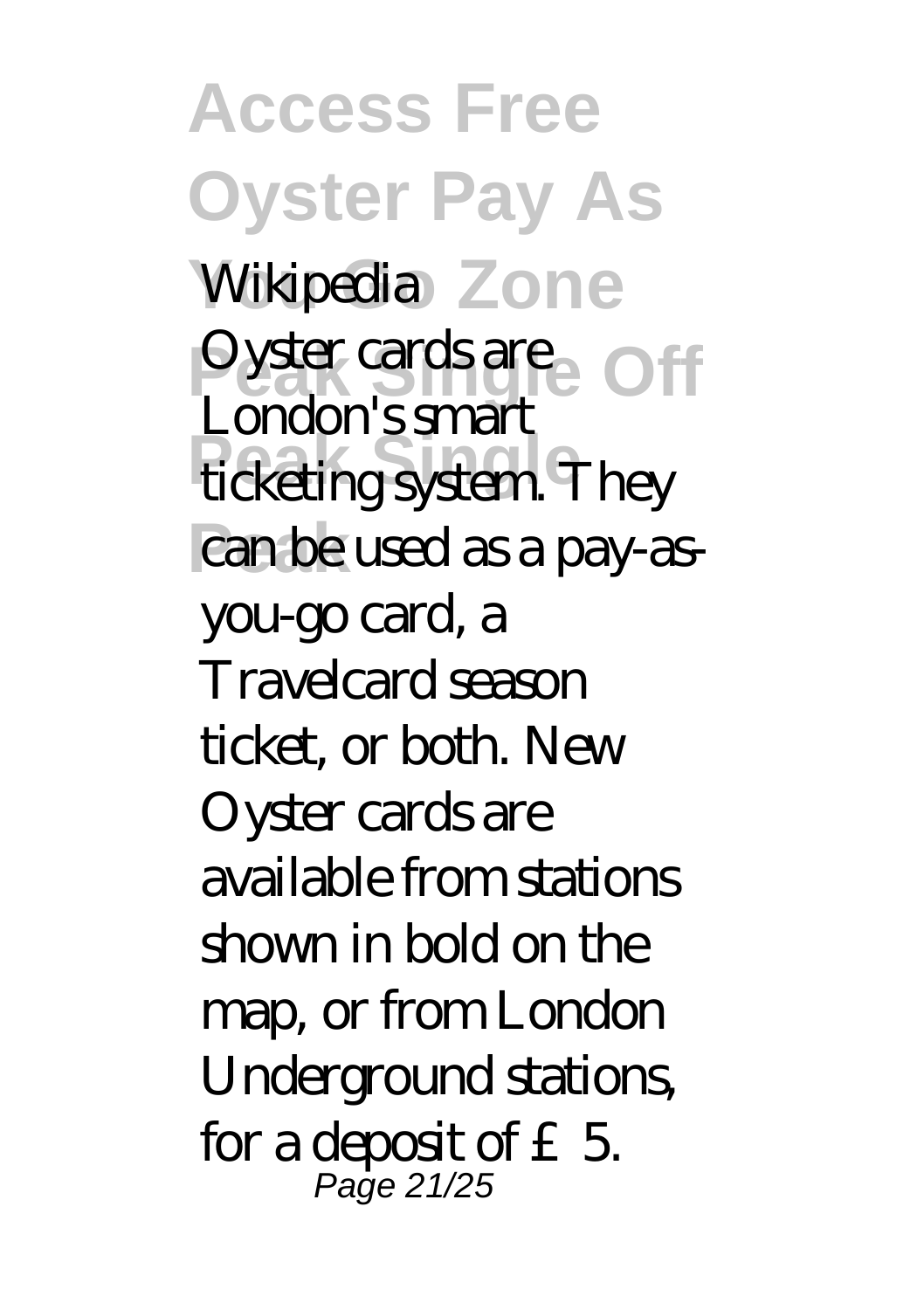**Access Free Oyster Pay As You Go Zone Pyster Card | Greater** Pay As You Go Just as **Peak** you would with your Anglia mobile, add credit to the oyster card. This can be done at most Tube stations as well as mainline stations. You can also do it at any newsagent where you see the Oyster Top Up Sign, as well as over the Page 22/25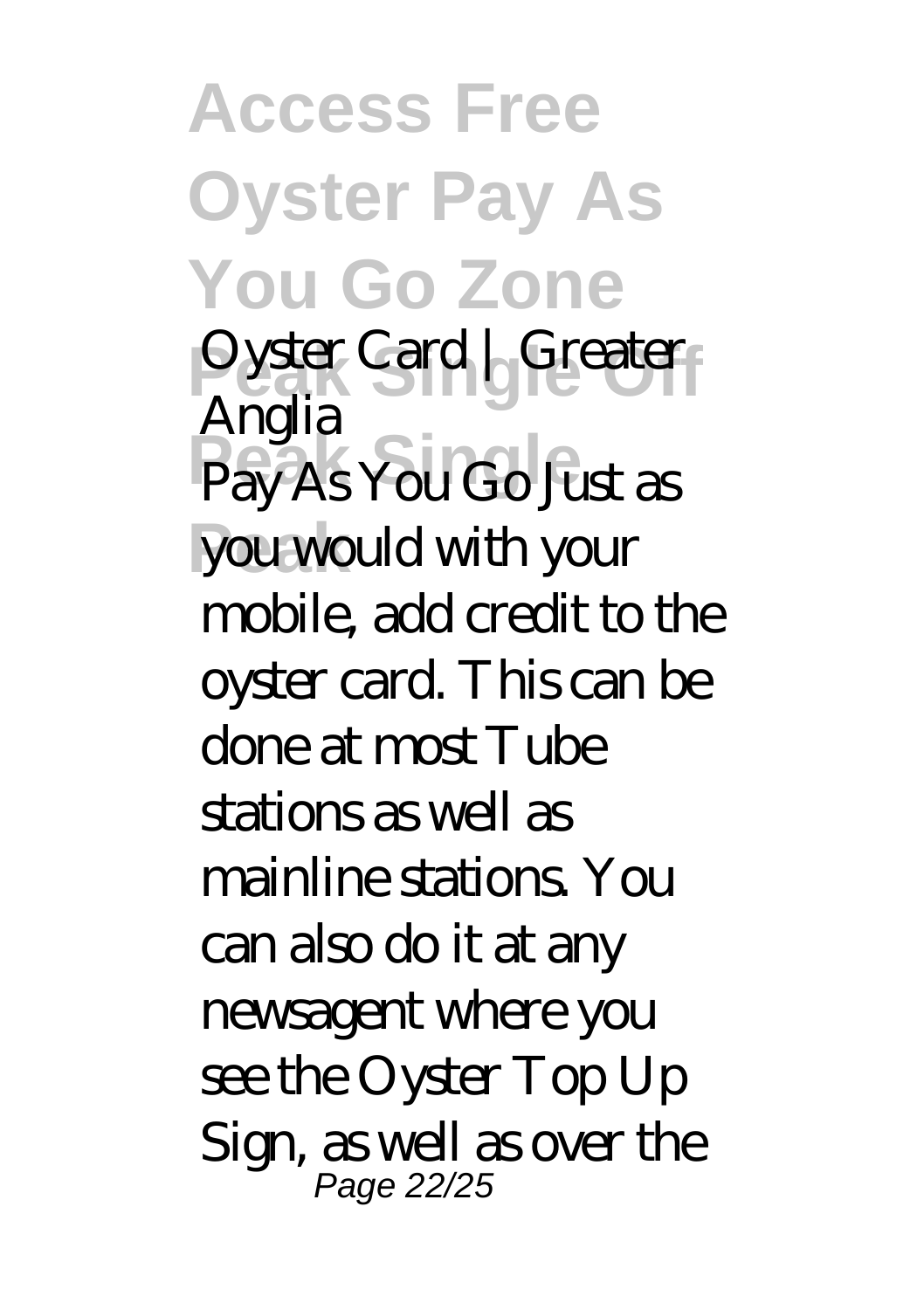**Access Free Oyster Pay As** phone or online.ne Peak Single Off<br>Oyster Card | The Student Room<sup>le</sup> **Peak** When you buy a Visitor Oyster card you pay an activation fee (currently £5) which is not refundable. For standard Oyster cards purchased in London you pay a  $£5$  deposit which is refundable (see Oyster v Visitor Oyster Page 23/25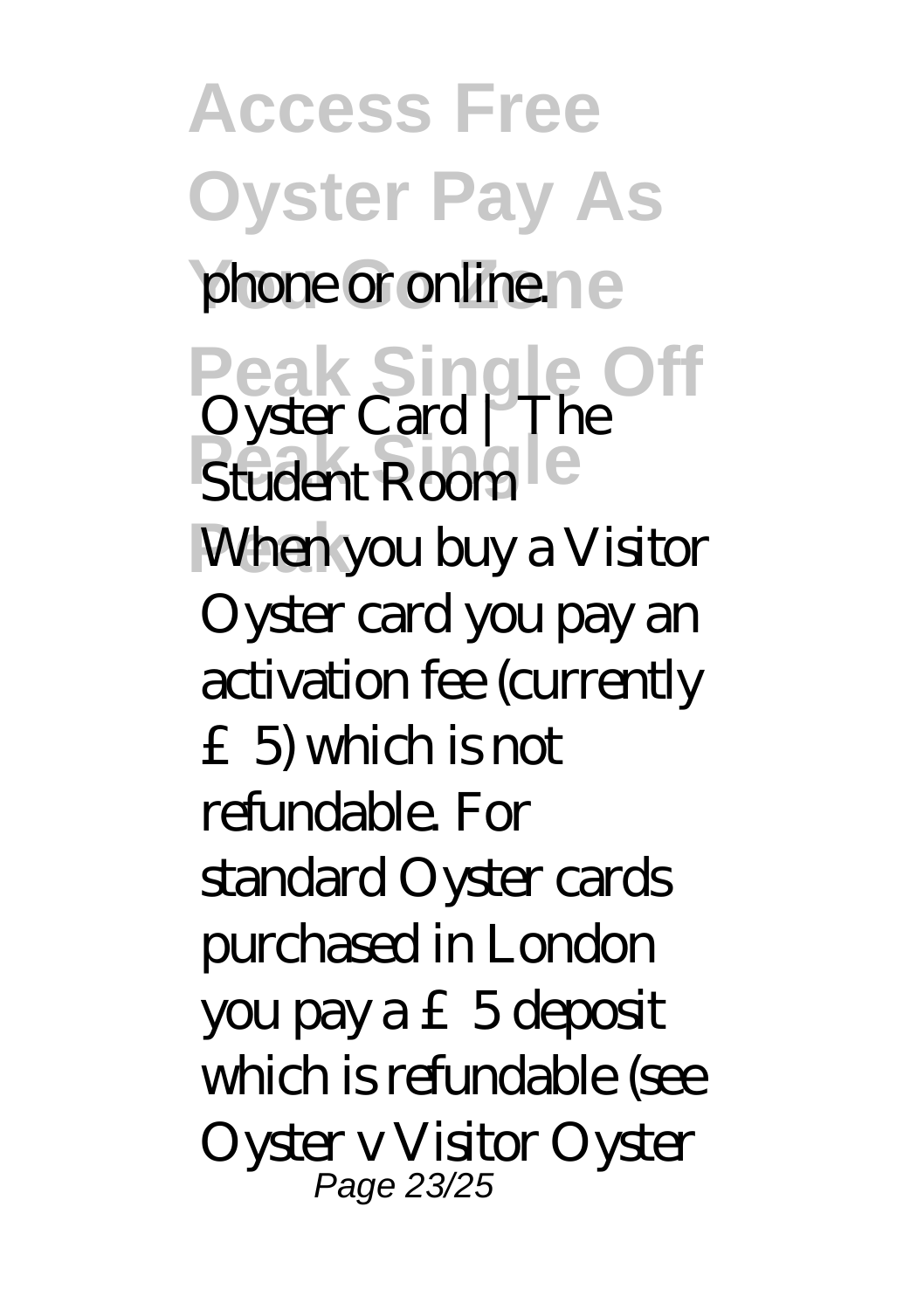**Access Free Oyster Pay As** section below).one **Peak Single Off** London Travelcard or **Peaker:** Travectore **Peak** right pass in 2020 If you have £10 or less pay-as-you-go credit, you can get a refund at tube station ticket machines. **Just touch** your Oyster on the yellow card reader, select 'Oyster refund' and follow the Page 24/25